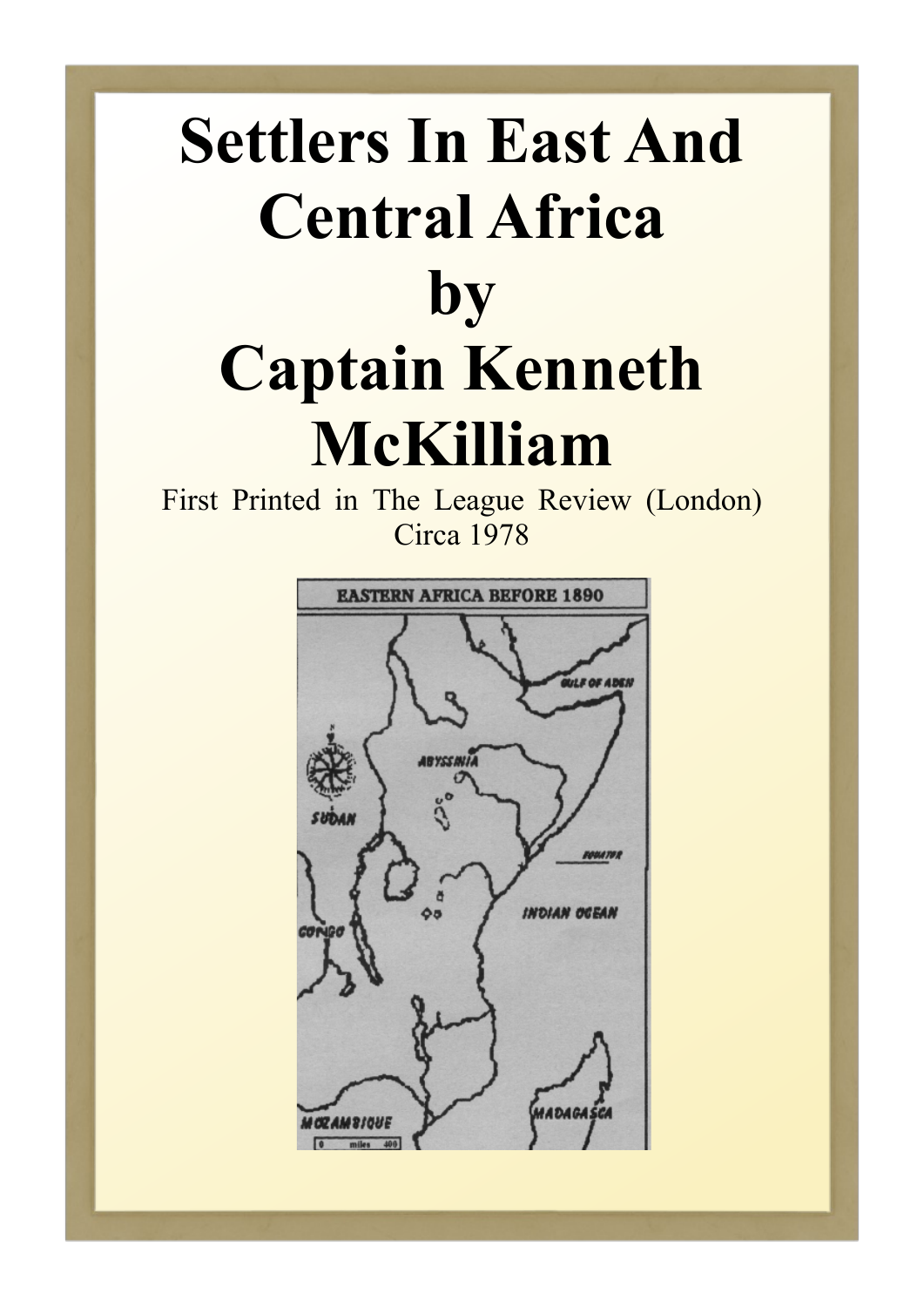# **Contact us for details of audio tapes and articles by:-**

**Dr. Wesley A. Swift**

 **Rev. Dr. Bertrand Comparet, A.B., J. D.**

**Rev. William Gale**

**Captain K. R. McKilliam**

**Pastor Don Campbell**

**New Crusade Christian Church Calling The People of Britain & Celtic-Anglo-Saxon-Nordic-Germanic Kindred in Europe and overseas realms**

Tel. No. 07936364949 E-mail thenewensign@gmail.com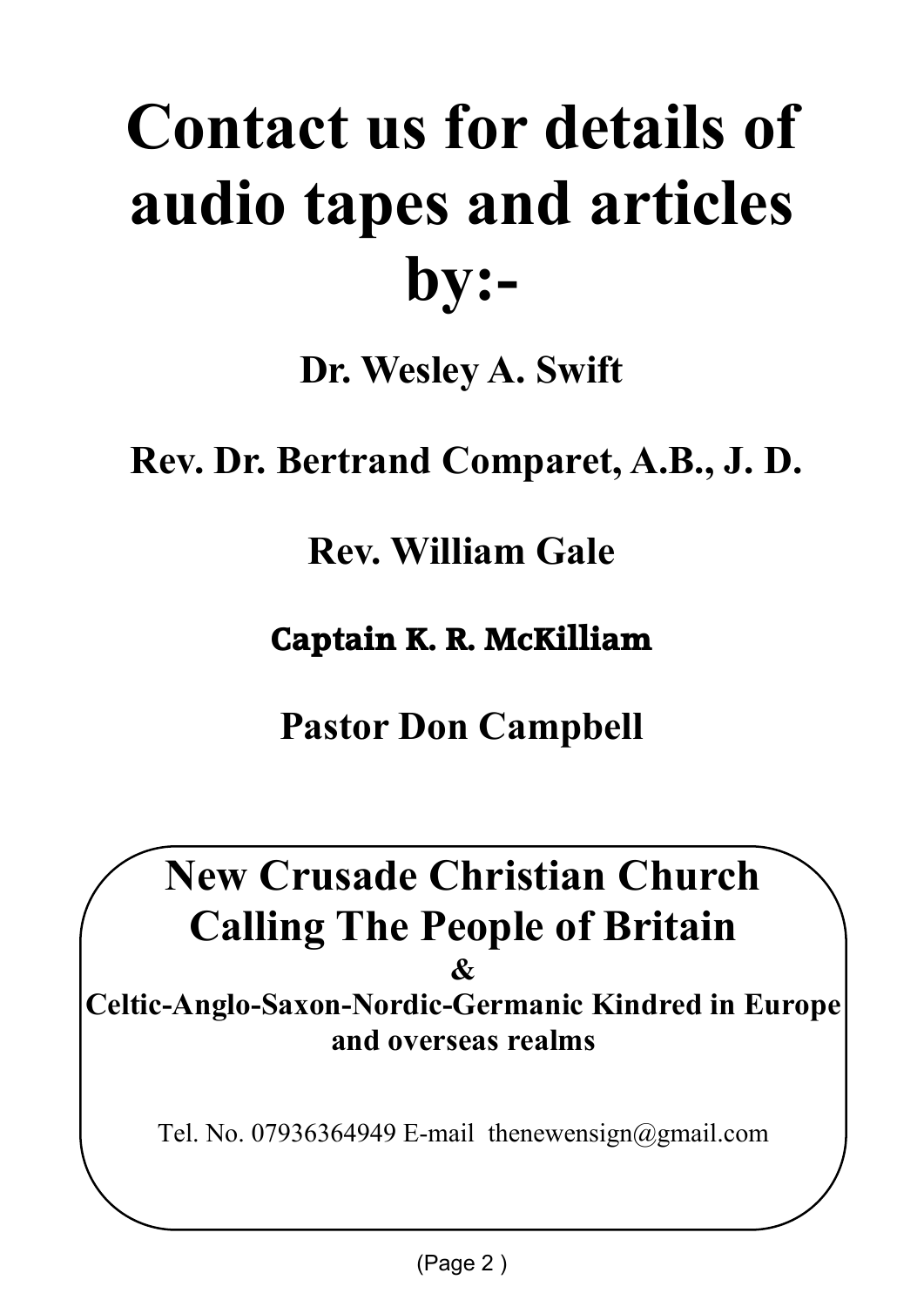## **Settlers In East And Central Africa by Captain Kenneth McKilliam**

It all began with David Livingstone who died a lonely death at Lake Bangweolo in Central Africa in 1873, lonely save for the companionship of his two African servants who carried his body to the far away coast. Livingstone had seen great territories devastated by tribal war and by the slave raiders. To see the remains of Africans massacred by Africans as I have done fills one with revulsion at such inhuman wickedness. Livingstone, in his letters to Britain, suggested that British settlers should be encouraged to settle in the Shire Highlands in the country now called Malawi where the climate was suitable. There they could produce raw materials for export, which would be the means of commencing legitimate trade and at the same time provide the funds for bringing in some form of law and order and education to the native tribes, rapidly being wiped out, by the slave raiders and by the savage Angoni.

In 1880, by the terms of the Brussels Agreement all European powers with interest and influence in Africa, agreed to stamp out the slave trade in areas under their influence, to stop the sale of firearms and intoxicating liquor and to bring in legitimate trade. In order to do this, Britain reluctantly agreed to survey the Uganda railway and took over control of British East Africa from the Imperial Fast Africa Company. This railway was described by the British newspapers of the time as running to nowhere and carrying nothing. The real purpose of the railway was stated to be for enabling troops to be moved more quickly from place to place, for controlling tribal warfare and the slave trade and to enable traders to bring down the ivory from the interior to the coast. Originally the Arabs had brought the ivory from the interior to the coast and the slaves from them to exchange for guns and forced the slaves to carry the ivory to the coast where both ivory and slaves were sold in the slave markets of Zanzibar.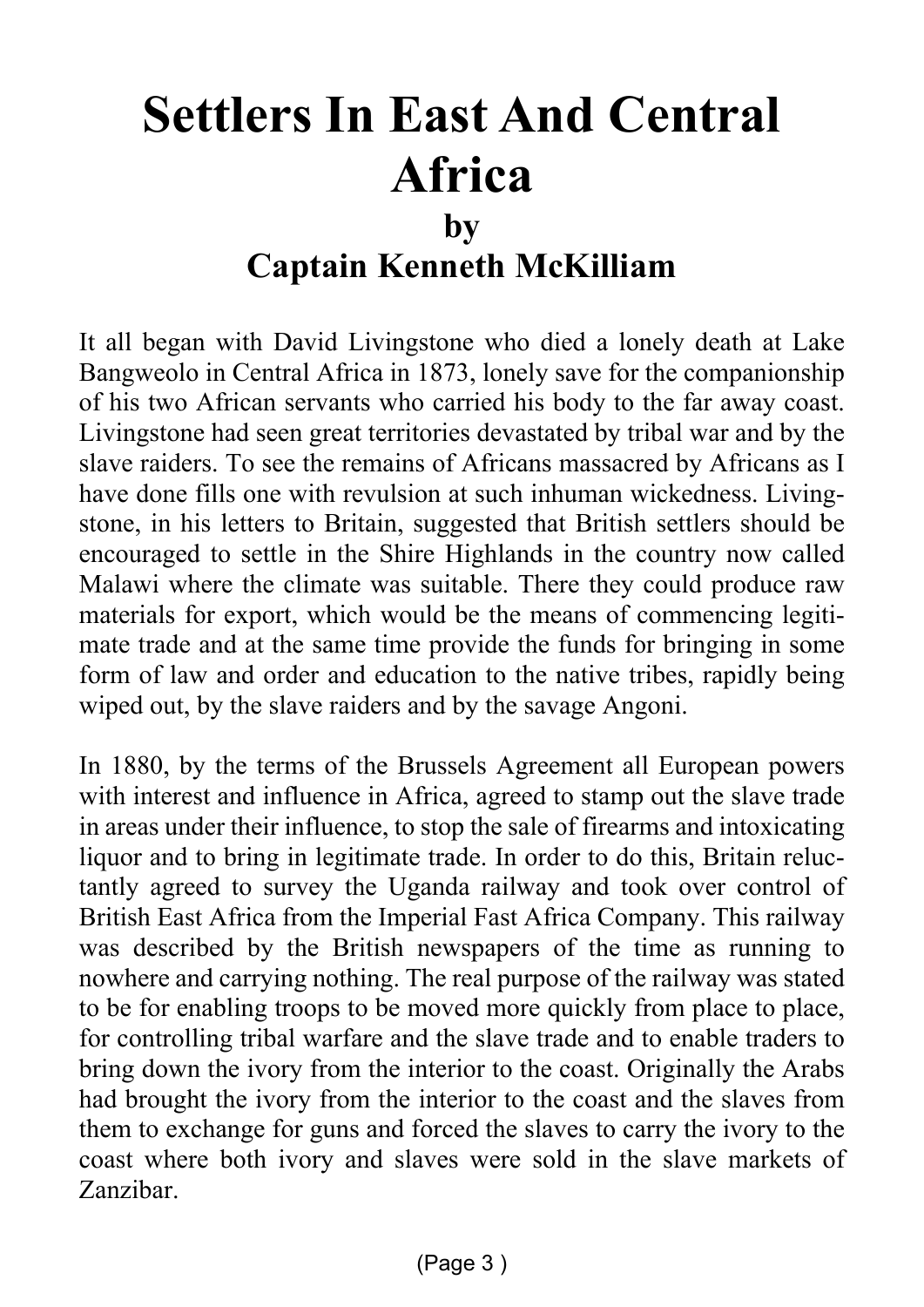Having built the railway from Mombassa to Nairobi at the turn of the century with large sums of the British taxpayers' money. The British taxpayer in those days, unlike today, demanded it to be repaid. A railway of some three hundred miles through rough virgin country costs money to build and cannot be operated for nothing. A few hundred tons of ivory annually would not pay for the operation of the line. The British Government, therefore, aided and encouraged settlers from Britain to come to those areas left uninhabited between the warring tribes and in sparsely populated grassland with a marginal rainfall as in the Great Rift Valley. About this time, rinderpest had decimated the herds of the nomad Masai who afterwards were almost annihilated by Small-pox. A raid and massacre by the Purko Masai on the Laikipiak Masai almost wiped out the northern branch of the tribe and the remnants were induced by the government to move south of the new railway line thus leaving the area vacant for settlement. The settlers came up from the coast by the new railway and from thereafter went out into the wilderness in ox carts buying their plots of land. With there own hands they built their homes from timber dragged from the highland forests, tapped the water sup-plies from the surrounding hills. They sank their capital into combating 'rust' which attacked their wheat and 'heart water' and other diseases which attacked their livestock, between bouts of malaria and other sicknesses. They began to produce the crops which would raise the funds to pay for the railway line and start the social services for the benefit of the uncivilized and savage African tribes. These new settlers in a new country had been the products of an environment entirely different to that in which they now found themselves. They had been brought up in a country imbued with a Christian. philosophy and standards of behaviour, even if such standards were not always rigidly upheld. A social environment, once created, exerts pressure on the individual to conform or to be an outcast. A new environment will, no doubt,

cause mutations in thinking and behaviour; but the settlers found that the customs and behaviour of the indigenous population, particularly with regard to the treatment of their womenfolk, were entirely opposed to the customs and behaviour to which they had been accustomed. They therefore put up a moral or behaviour barrier between themselves and the native population. The African tribal population had also erected a simi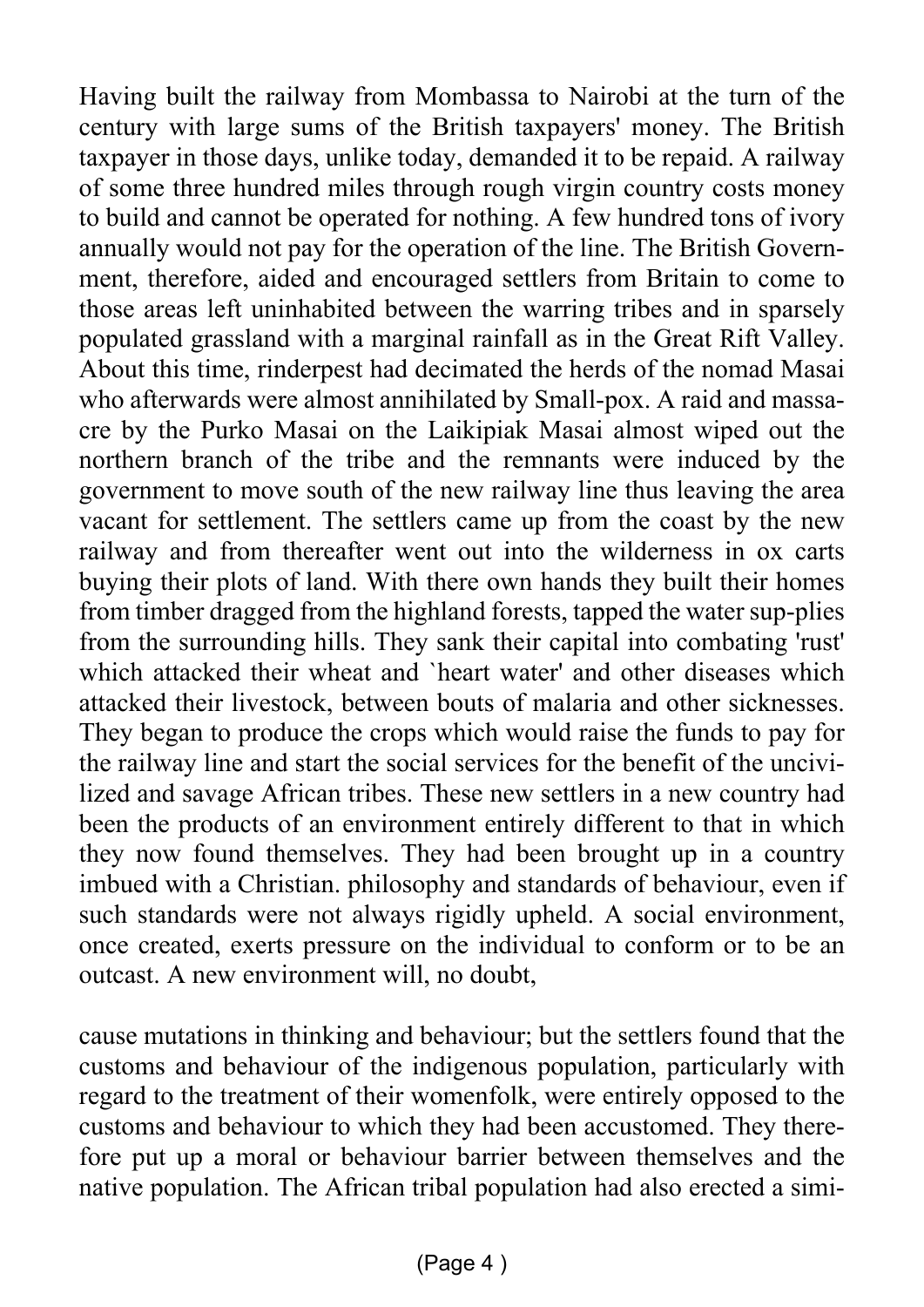lar barrier in order to protect themselves against changes in their own society, and this still exists.

With the establishment of a strong administration, and the consequent cessation of tribal warfare by settlement in the no-man's land between the warring tribes; with the eradication of human and animal disease and the control of the desert locust; with the setting up of the medical services; the population of the African tribes began to increase. The agricultural tribes had already selected the best land in the country long before the arrival of the settler, since, with their primitive methods of cultivation, they were dependent on the rainfall and two crops each year for their subsistence. Their primitive methods of agriculture were wasteful, especially with an increasing population. The virgin forest land was being mined and the top soil being washed away at each rainfall down the Tana River. The Akamba had so denuded their country of the forest cover that the rain clouds passed over and the springs and rivers dried up.

#### **MORE SETTLERS ARRANGED**

At the end of World War One, de-mobbed British soldiers were enticed by the British government to sink their gratuities and their capital and settle in Kenya. A number of these, who were able to do so, sold up and left the country during the heart-rending depressions of the early thirties. Those who were left, tightened their belts and manfully carried on. It was due to the efforts of these loyal Britons that the economy of the future was laid. The mission schools in the African areas were subsidised with funds from the settlers' taxes and by gifts from the British public.

Up to the time of World War II the African was a man living in a traditional tribal fashion subjected to tribal religious customs, authority and fears. He resisted all change, although in areas in close contact with the Christian Missions the children were sent to school to learn to make funny marks on stuff called paper and to read them, to satisfy and amuse odd and harmless white people who seemed to like spending their time doing this, providing always, of course, that the boy could be spared from minding his father's sheep and goats. Many of these boys, like Jomo Kenyatta, even gained employment as servants with the missionaries and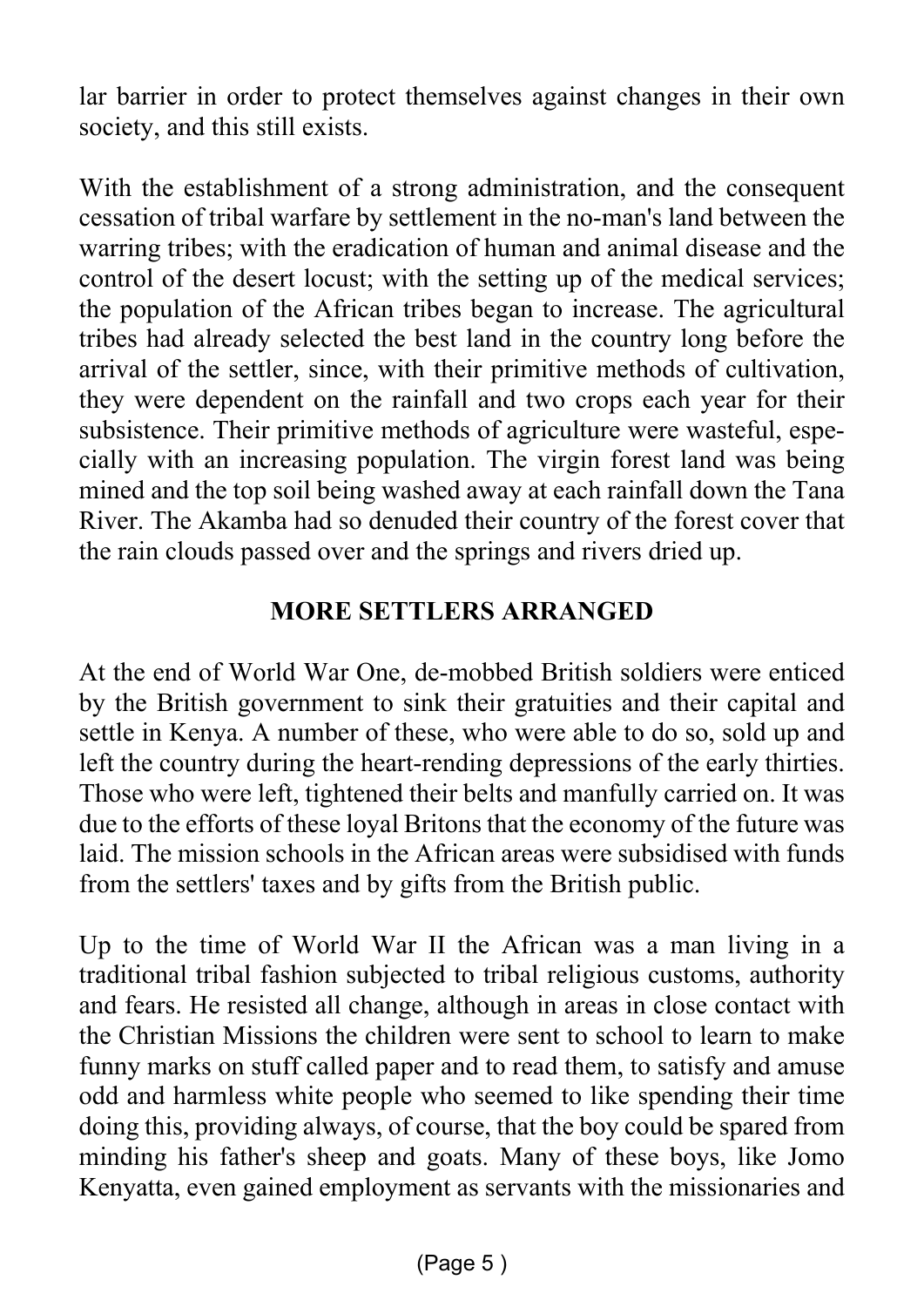the settlers. Just before World War II there came trouble over land ownership. Certain African elders whose task it was to apportion out land to tribesmen, when this became necessary, sold land to settlers which had been earmarked for tribal expansion. Naturally both sides to the transaction looked upon it from their own point of view based on their own cultural background. The European thought that they had made a deal which gave them full future possession of the land. The African did not think that the European intended to stay put but would move on when the land became exhausted as a good African would have done! However, with the increase of the African population mentioned previously, these tracts of land blocking the way to African expansion led to much bitterness. In 1921 Britain sent out the Hilton-Young Commission to investigate the causes of the dispute and it was decided to hand over to the Kikuyu a large area of virgin land at the edge of the Rift Valley Escarpment, which had been under Masai control, in exchange the British Coffee Farmers who were growing an essential economic crop were allowed to remain in possession of their lands. As I have mentioned, the Masai had a bad time, and indeed all tribes had suffered in the great smallpox epidemic of 1888.

#### **WAR AGAIN IN EUROPE BRINGS CHANGES**

The beginnings of the great change that was to shake Africa came about unsuspectedly during World War II. The declaration of war by Britain on the Axis powers made the border of Kenya with Italian Somaliland vulnerable and so it was decided to increase the strength of the King's African Rifles and to create more fighting battalions. Thousands of Africans from the tribal areas became soldiers and joined the army with the hope of using their pay to buy more wives or more cattle or to pay off their native taxes. These men were trained and disciplined and came under the training of an efficient body - the East African Army Education Corps. They were taught to read and to write, they were taught Hygiene, Citizenship and Civics and General knowledge; many were posted overseas to Burma, Ceylon, India and Great Britain. They mixed with and were treated as equals by British troops and when they came back to their homes at the end of the war they were sophisticated soldiers, no longer like the bush African of five years before.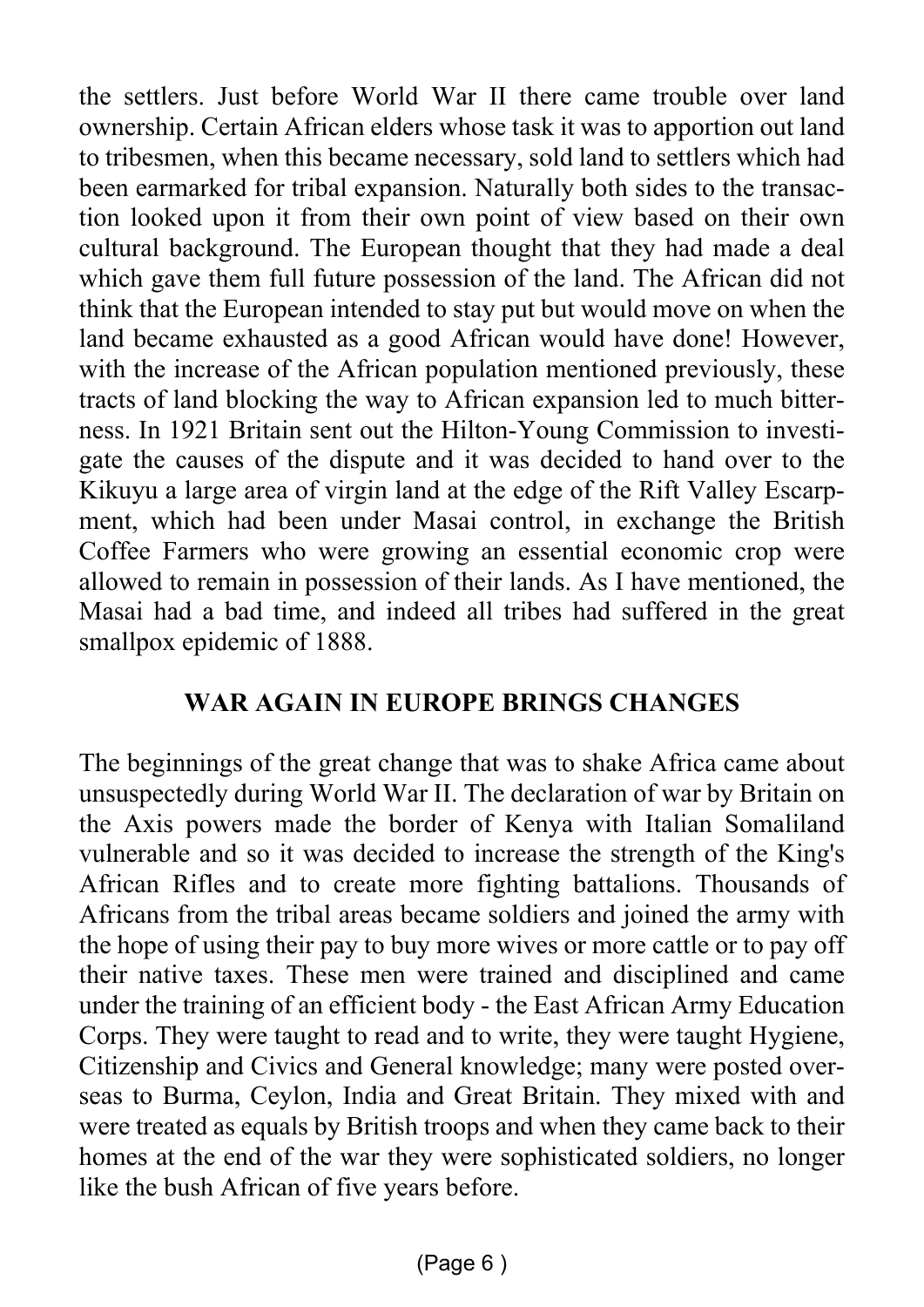During these war years a great comradely feeling had grown up between the white settler and the African tribesman. They had fought side by side against a common enemy. They had learned to respect each other and to understand a little of each other's culture. There were many cases of individuals of one race saving the lives of members of the other. The old barriers of behaviour were beginning to break down and inter-racial clubs were set up. The government opened and staffed training centres all over East Africa to train Africans in manual and professional crafts and skills in order that they might find employment in the post war expansion. African ex-soldiers had been convinced as never before of the value of education and were now demanding schools for their children. Schools are no use without teachers and to train teachers, training establishments and staff were needed, Government therefore began the task of assisting the expansion of existing mission teacher training establishments and building where possible new ones. Ex-servicemen; with the necessary educational qualifications - and indeed, so great was the shortage, many without these qualifications — were encouraged to take a teacher training course to staff the new schools which were now being built.

Just as after World War I, so after World War II, British ex-servicemen were encouraged by the British Government to sink their capital and gratuities into land and to take up settlement. They were assured that Kenya would remain British territory and that they would remain in control of the White Highlands where the majority of them settled. The country now went into a post war boom. New industries were springing up and Africans taken in as apprentices. Great boulevards and new metal sealed roads were built connecting Nairobi with the up-country towns. The railway line was realigned. Employment increased and shanty towns were pulled down to make way for modern workers' residential quarters. The up-country, mud tracks were transformed into modem motorways. Nairobi, which I first saw as a "Hick" frontier town in 1942 with dirt roads and travel by rickshaw, where the hyena did the early morning dustbin round and where lions were regularly seen in the streets, became almost overnight a modern city. With wide tree lined boulevards, modern skyscrapers a new Legislative Council Building and new cathedrals. The future prospects of Kenya looked very bright indeed. It has always been the avowed intent of International Finance and International Communism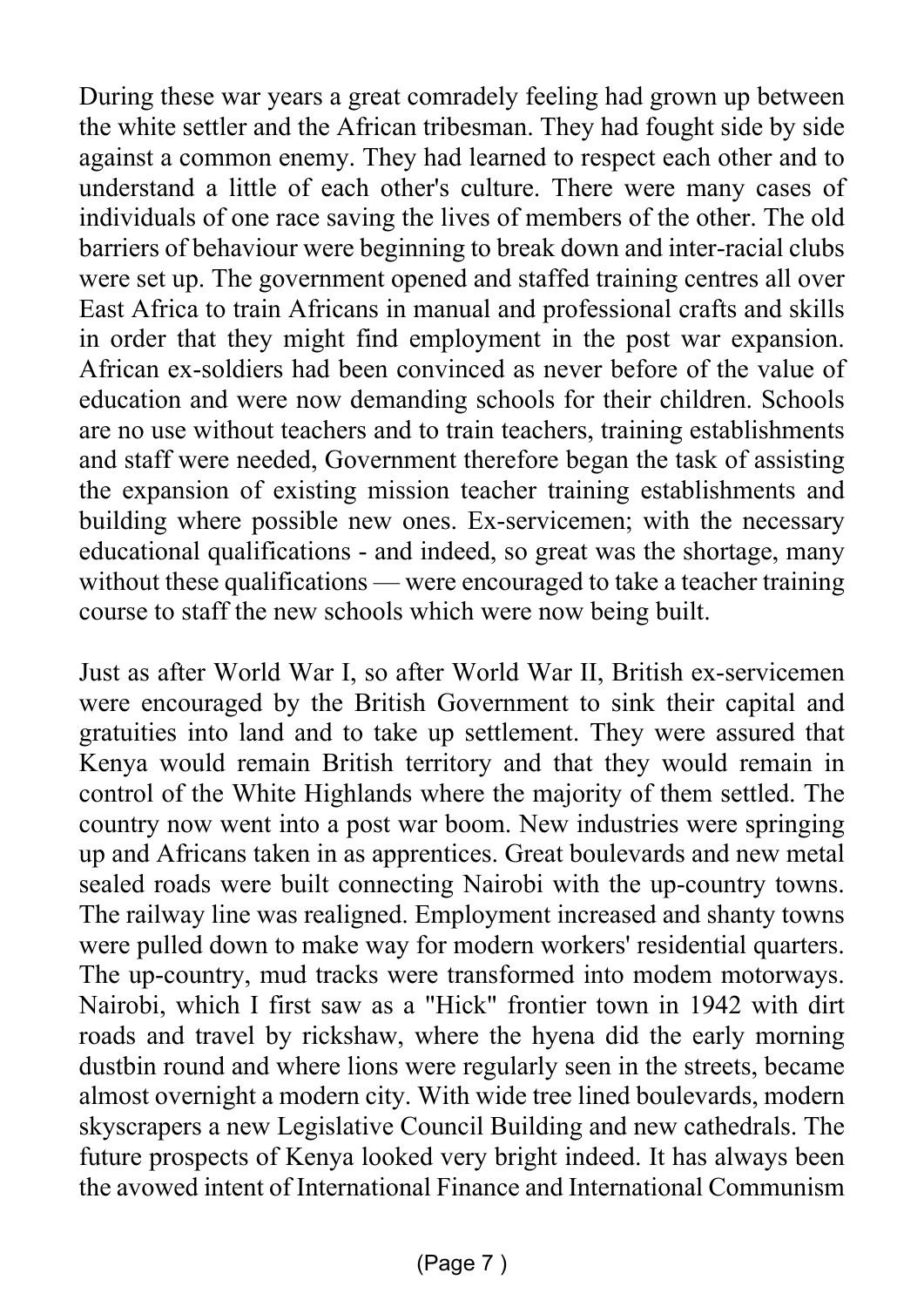to destroy the Free Enter-prise system and economy wherever it may be. The aim of the Third International, after the war, was just as determined to promulgate class warfare and revolution as ever before. But for Africa, the policy to be was race warfare. To start a disturbance in a state they wish to subvert, the Communists first seek out a weakness in the state and then set about to exploit it. If there is no weakness then they create one. In the case of Kenya, the weakness was land and the created weakness was racial differences. These were both exploited. As I have pointed out people of the same race with their cultural background and beliefs tend to keep together when they are in a land where there is a different culture and background. Thus in Africa there was a tendency for the British to keep together and to set up a moral and behavioural barrier. This was also the case with the various Asian communities who kept to their separate way of life. However, it was the British who had aroused the jealousy and resentment of the other communities because of their ruling position, since they had been responsible for the security and the development of the economy. The Asian had however, followed the British administrator and missionary into East Africa and set himself up in a lucrative wholesale and retail trade under the protection of the British administration. Many were becoming extremely wealthy and they were resentful of what they considered to be their subordinate position.

After the war, Russia had destroyed the democracies of Eastern Europe and other areas that came under their Red control. The Soviets now formulated means of doing the same in areas beyond their immediate reach. The outbreak of war found many disgruntled Africans just as there are today, in Europe and America. These men had attended the London School of Economics and from there had been siphoned off to Moscow where they had been given courses in the methods of subverting the governments in their own countries. The Communists believe that a nation can only be destroyed by violent revolution. The Socialists believe that it can be done away with by less drastic means: in the Social Democratic process. In Britain after the war there were many communists and communist sympathisers such as the late Professor Wasky and "Pandit" Palme Dutt, founder of the British Communist Party. These men and their supporters, among whom were an alarming number of writers and journalists, created an influence on the British public and Press. They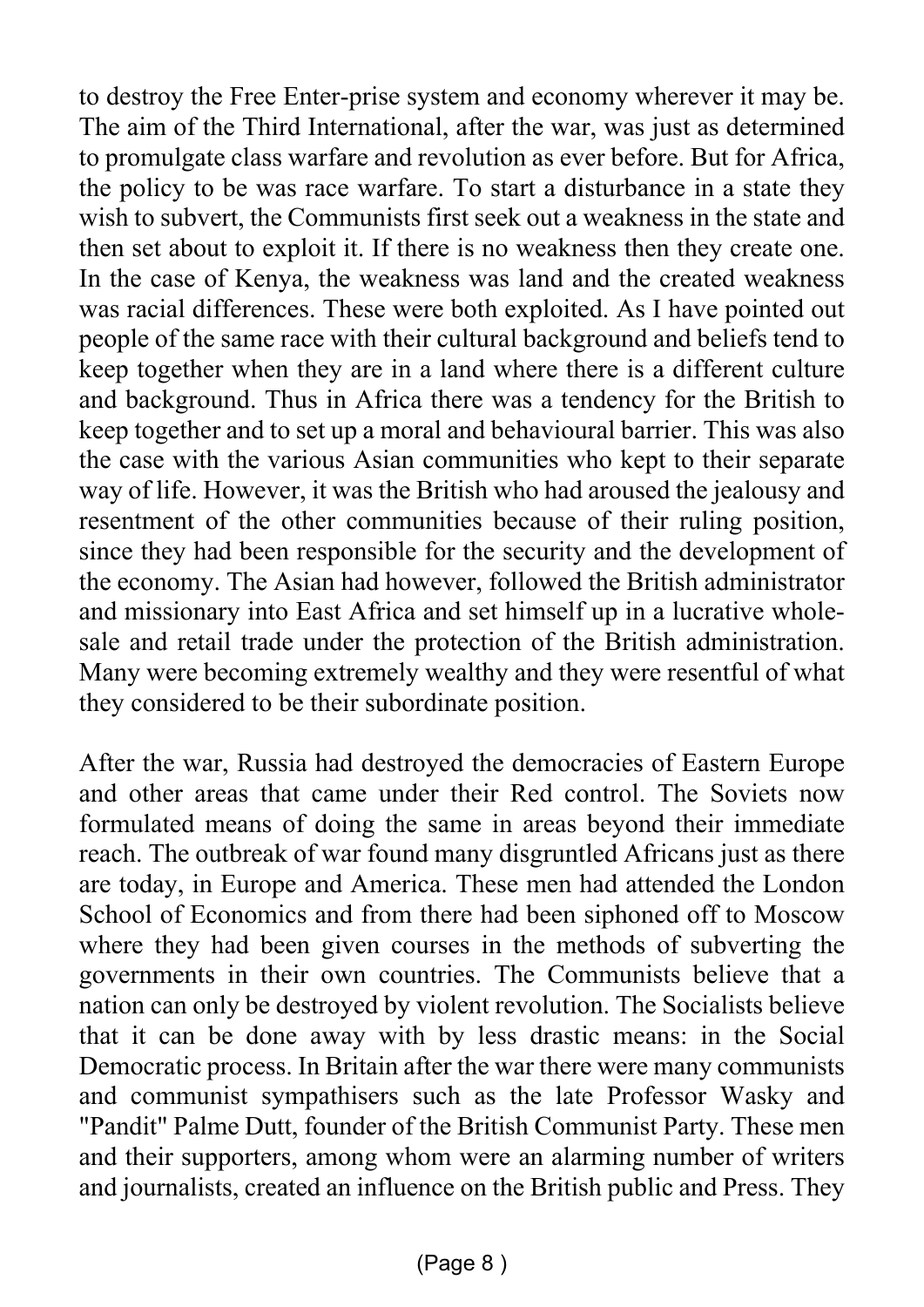were particularly successful in manipulating public opinion, to the detriment of British interests.

I have mentioned the friendliness and comradeship engendered between the races — white and black — due to the close contact throughout the war years. This tended to break down the defence barriers set up to guard culture and behaviour. A number of intelligent educated Africans were drifting into the white man's orbit and being accepted. This unfortunately, however, cut them off from the mass of pagan Africans in the villages. These educated Africans could be used as the means of breaking down further the barriers between race and race.

#### **BLACK SUBVERSIVES RETURN TO AFRICA**

After the war ended, the politically indoctrinated and bitter African nationalists began arriving back into Africa. They had been fully trained in the methods of subversion of an existing government by their Communist and Socialist tutors. They had nothing but contempt for the moderate African who although a nationalist, believed that his future lay in close co-operation with the British government. These men gathered about them all the disgruntled and criminal elements and organised them into a party. With this organisation the 'nationalists' set to work to coerce the African masses to support the party line by beatings, torture and murders and by attacking all social and economic development projects being undertaken by the government for the advancement of the African population.

One instance of this was the Karatina vegetable factory. During the war years a thriving vegetable drying and packing industry had been set up at Karatina to supply the armed forces with vegetables. This brought money into the pockets of hundreds of African growers. After the war a move was made to keep it going and if possible to expand production. The African 'nationalists' demanded that the factory be handed over to them with the assets to an African management. The factory owners did not consider that an African management was sufficiently trained nor competent to run the factory, negotiations broke down and the owners removed their capital. The scheme folded up because of the African practice of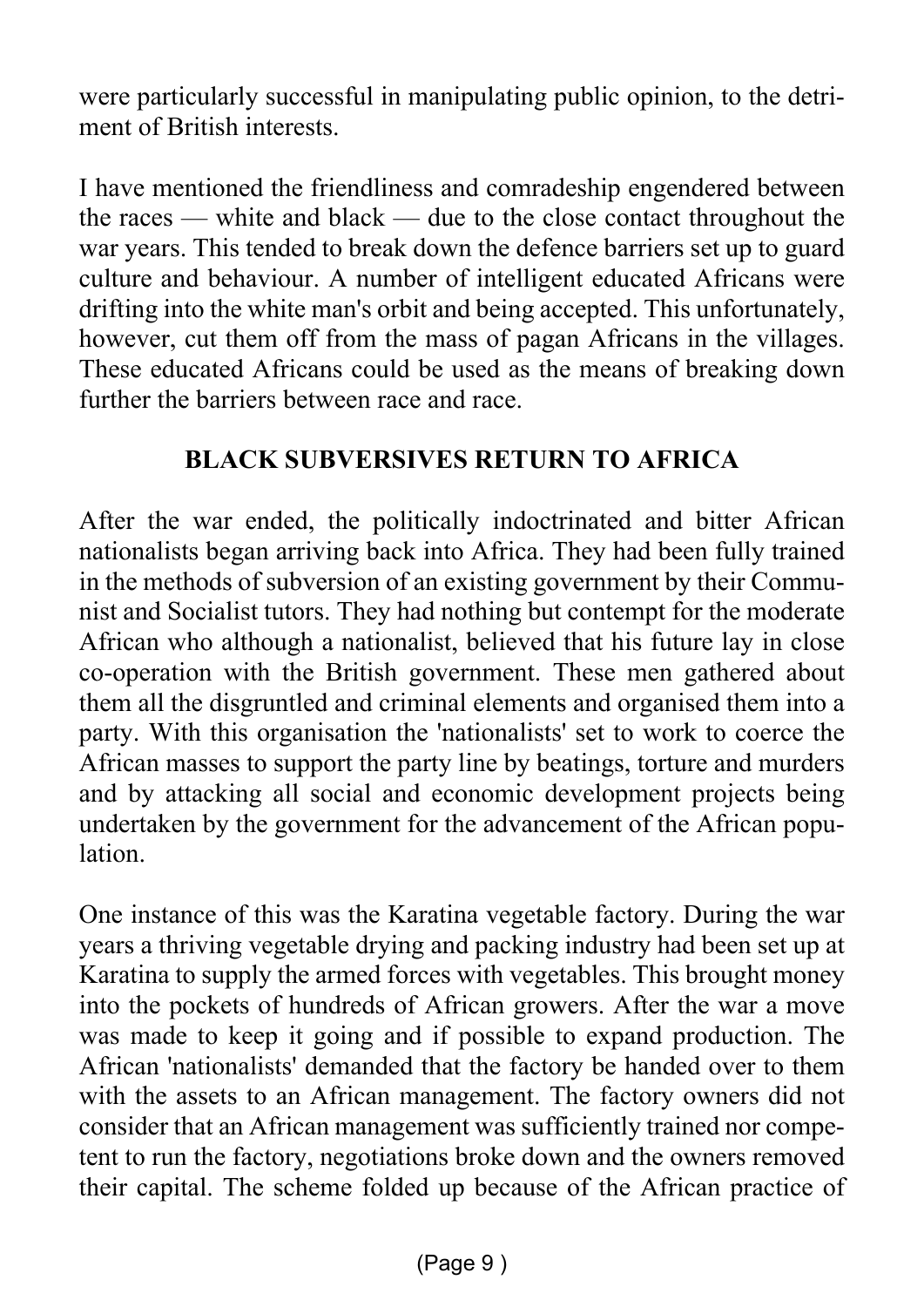shifting cultivation, burning down the forests, planting the crops for two to four seasons and then moving on. The unprotected top soil on the hill side slopes was washed away by the rains and soil erosion set in. This was a catastrophe in an

area with a rapidly multiplying population. The government began training the people in soil conservation methods in order to stop the erosion. The African 'nationalists' caused this essential work to be stopped by spreading the rumour that, once the land had been effectively conserved, the government intended to take the area over for white settlement. These are only a few of the obstructive methods employed by the African 'nationalists' to destroy the confidence of the people, in the government and to ruin the economy.

#### **MAU MAU TERROR**

Together with this went the terrorisation and murder of the African moderates. The murder of one of these men, Senior Chief Waruhiu of the Kikuyu, a man highly respected by his people and by the British settler alike caused horror throughout the country. An independent school and an independent teacher training college were set up in opposition to the mission schools and not open to inspection by the officials of the Department of Education and therefore not qualifying for government grants. The schools were used for subversive purposes and instruction went under the guise of philosophy, sociology and psychology. I use the word subversive in a relative sense as against the existing government of Kenya at that time.

A number of highly planned robberies of such items as blankets, medical stores, food, cooking equipment and arms and ammunition took place in the large towns. At the same time there were visits from two Socialist members of the British Parliament to Nairobi. These gentlemen, Fenner Brockway and Hales, did not bother to show any interest in what the Overseas Civil Servants of the British Crown were doing with regard to the development and education of the African population. Instead they spent their whole time at the headquarters of Kenyatta and his Mau-Mau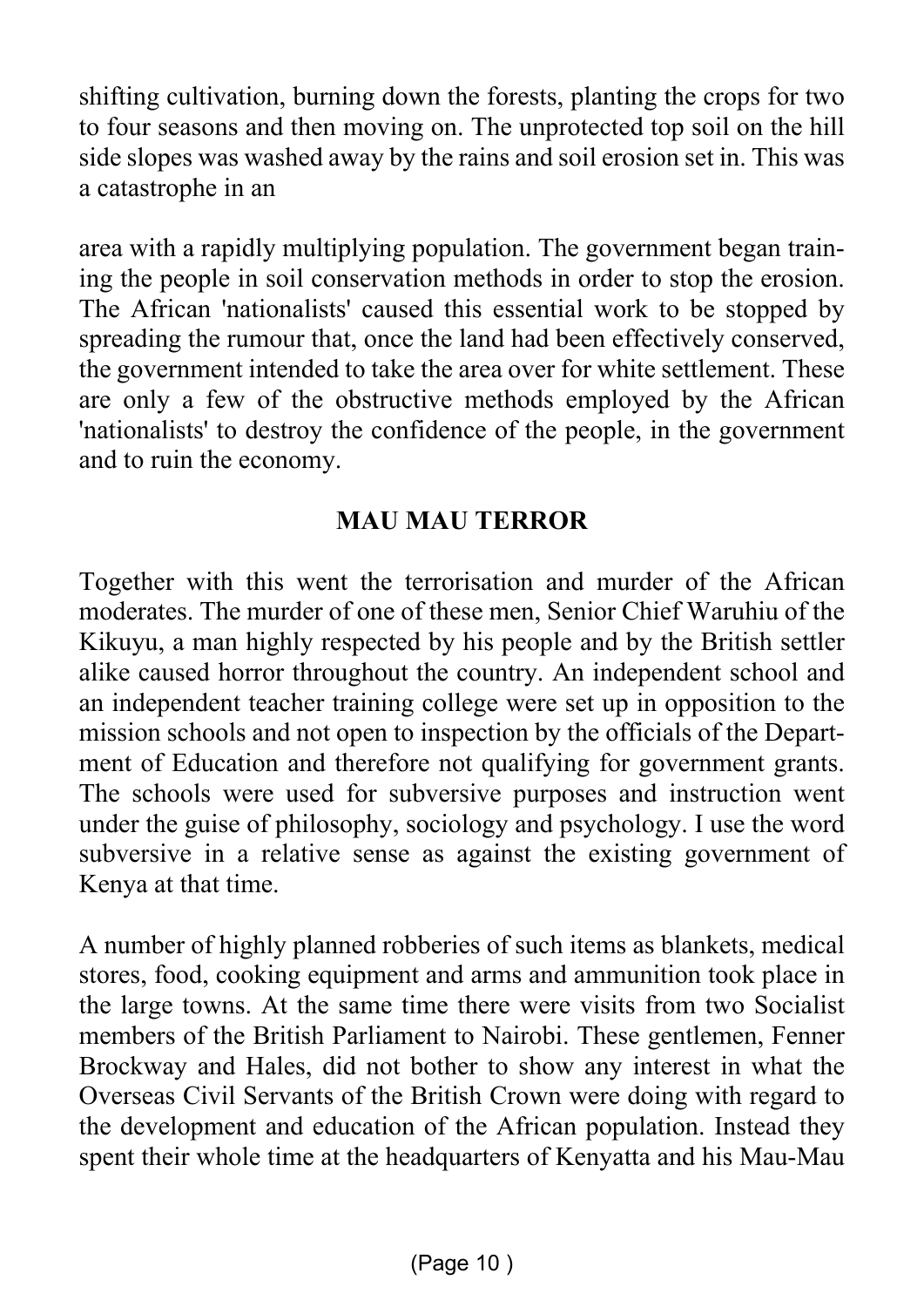leaders at Githunguri, no doubt to inspect progress and receive reports for transmission back to Fabian Socialist headquarters in London.

These activities scared away British capital, and the process of industrialisation was stopped just at a time when the schools were beginning to turn out potential craftsmen and operators; and capital began to leave the country. This boded ill for the chances of employment for the African population of the future.

The driver of ex-Senior Chief Koinyange was arrested on a charge of the murder of Senior Chief Waruhiu and at his trial evidence came out into the open of the existence of Mau-Mau which had been suspected to be at work for some time due to the murders and secret oath, takings that were taking place. The Mau-Mau oaths were in stages, each one more disgusting than the one before; the idea being to put the person taking the oaths beyond all hope of redemption both by Christian law and native custom.

They were concerned with the most shameful, debauched and disgusting things that man could do to man. Those of us who saw the remains of these things were sick with revulsion. The shameful and disgusting massacre of the people of the village of Lari and the slaughter of the Ruck family, one of the few European families to be massacred, filled the mass of the British population with horror and disgust and drove the large moderate majority of the White settlers into the arms of the small white colonial group whose attitude was "We told you so".

Events in Kenya, together with the Communist efforts in the Congo and the antics of dictators in other parts of Africa, caused apprehension among white settlers throughout Africa. It must be remembered that these British settlers came to Africa because they were encouraged to do so by the British Government and this encouragement had been repeated by one British politician after another to induce them to stay, with false promises of security.

#### **RHODESIA AND SOUTH AFRICA**

The fear of International Communism drove the Afrikaner in South Africa to turn their behavioural barrier against the coloured man into a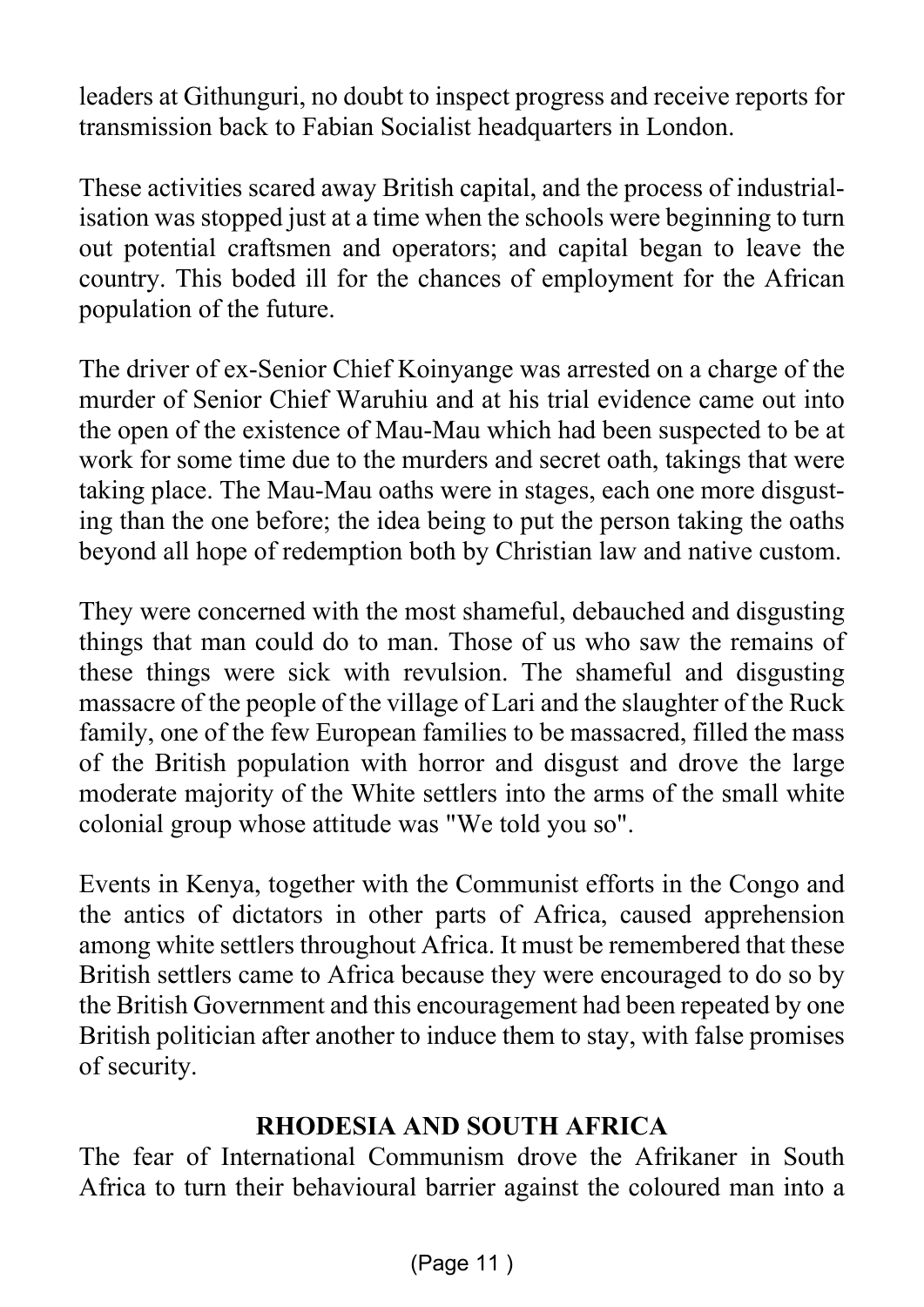legal barrier. I have pictures of Afrikaner Boer War soldiers, white and coloured with rifles, grouped together to fight the British. The Rhodesian settler who went up from the Cape at the call of Cecil Rhodes and settled on land bought from African chiefs was encouraged to do so by the British government as in Kenya. After each world war, the British government continued this encouragement, in much greater numbers than in Kenya and having governed his country since 1923, the Rhodesian was more in a position to defend what he considered his rights. He had watched the mishandling by Britain of the Kenya situation and had himself been coerced into joining a Federation for the benefit of the African economically, and came out of it, again for the benefit of the African politically. He therefore decided not to be an expendable British subject like the settler in Kenya, to satisfy the political whims of Whitehall, the dictates of Wall Street and the predators of International Communism.

Rhodesia had watched Kenya's constitution scrapped immediately after agreement by African politicians who openly stated that they had deceived the British government to get it, and so he no longer trusted the African `nationalist' nor the British politician. This in a nutshell was the situation in Africa. We of the old colonial service worked long hours to build up these nations and were happy to see the post war demand for modern education by the village Africans stirred on by the returning soldiers. We had expected that the young men and women when they came out of the secondary schools and colleges would commence at the bottom of the civil service ladder as most of us had done. We thought that they would work their way to the top and that when the British finally left they would leave behind a competent incorruptible civil service. The moderate Africans were gradually taking their place in the legislative and advisory councils and thus getting experience of government. Democratic education of the masses was taking place by the setting up of Adult Education Rural Training Centres and by the handling over of certain central government powers to fully elected African District Councils. Due to African terrorist pressure and pressure from the Communist powers, the United States and the British Government was hurried into precipitate action. The older experienced British civil servants were retired with compensation to make way for young inexperienced Afri-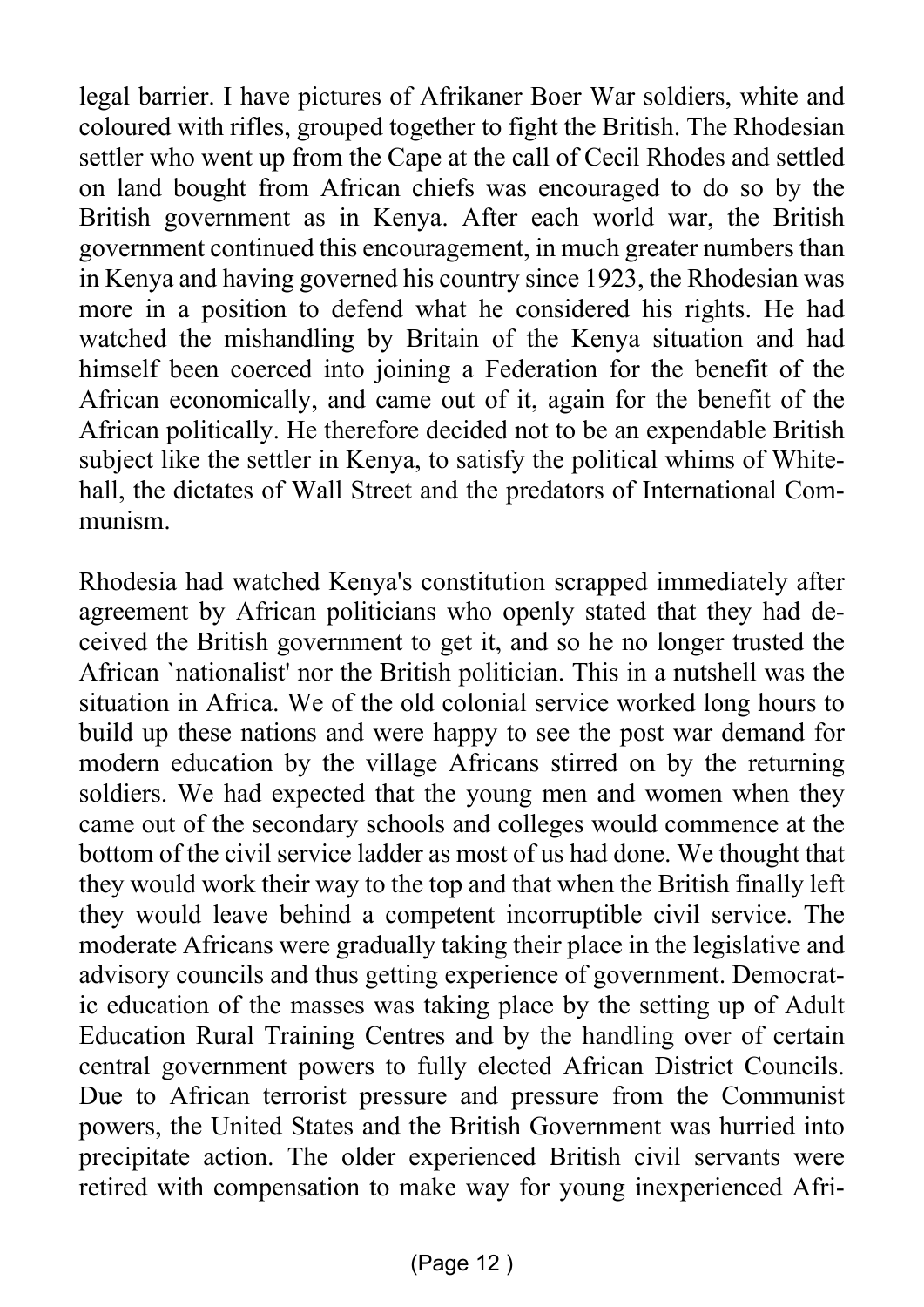cans. There was a fall in public internal security and in standards of the social services and many more of the British civil servants retired and returned to Britain. A great number of African students were sent to Britain and elsewhere at public expense and at the expense of the British taxpayer in order that, when they attained their qualifications they should return to serve their own countries. Many of these having received the benefit of a British education did not wish to return to their own countries. As a further stopgap British graduates with the necessary qualifications were employed on a short service basis to staff the essential services. But all this was being paid for with large sums of money from the British taxpayer who, so far as I can see, will go on paying for a long, long time with little results except death and destruction.

The refusal of the African nationalists to work the Rhodesian 1961 Constitution to which they had originally assented together with knowledge of happenings in the North, the "blow up" in the Congo, the tearing up of the Kenya constitution after it had been agreed upon, the crushing of the opposition and the murder of its leaders in Ghana and the sacking of the Chief Justice and suppression of a free judiciary, had the effect of driving the moderate white element in Rhodesia into the arms of the right wing since they know only that force can preserve their lives and freedoms.

#### **DEMOCRACY IN AFRICA**

the meaning of majority rule What about the democratic freedom of the Black majority? Well, what about the democratic freedom of the negroes in Tanzania who are forcibly deported from their homes and villages to work on collective communes thus neglecting the graves of their ancestors contrary to custom and having their villages burnt down so that there can be no return? They are now living under a soulless communist regime. What about the democratic rights of the poor unfortunate Arab girls forced against their will to become the sexually abused property of filthy black politicians in Zanzibar? What about the democratic rights of tens of thousands of Watusi and Bahutu murdered in tribal warfare who had once lived in peace under Belgian rule? What about the democratic rights of thousands of Kikuyu who were tortured and slaughtered under Kenyatta's Mau-Mau because they would not join "the party"? What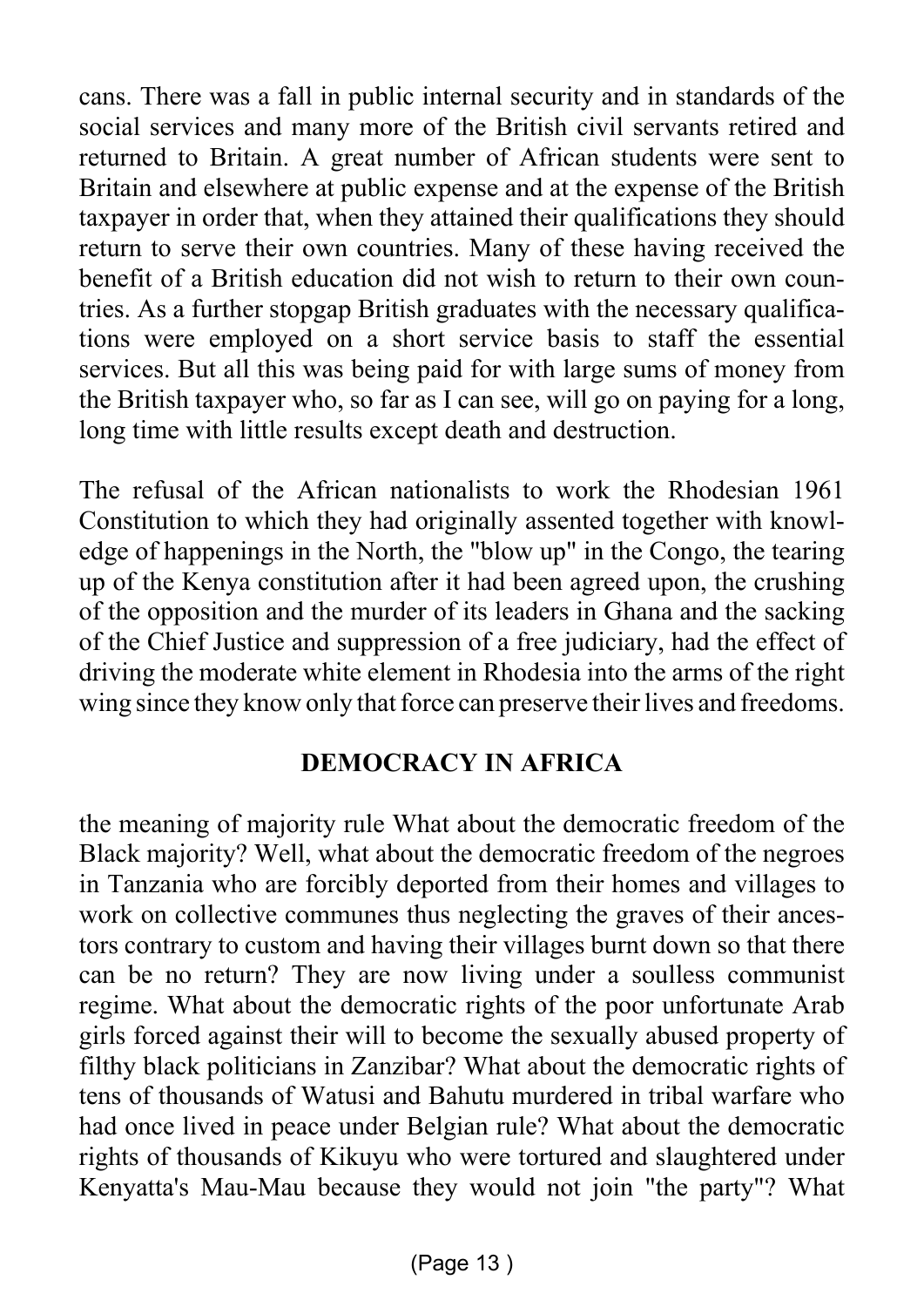about the democratic rights of the peaceful people of Alice Lenshina who were tortured and burnt alive on the orders of that savage Kenneth Kaunda? What about the democratic rights of the people of once peaceful and prosperous Uganda caught up in the meshes of eternal tribalism and the destruction this ensures? This is what that stupid dopey witch doctor Owen (or was he an arch plotter?) wished for the African people of Rhodesia: for when the white man went and gave up power the Matabele and the Mashona will slaughter each other with sophisticated weapons supplied by the Soviet Union. These international financiers, communists and Zionists did not care a damn for the African peoples: they are but cattle and cannon fodder for the revolution. The only race that really cared for the African people was the British and to a certain extent the other European nations. But the enemy of all the races, the International Khazars, are determined to root out all tradition, all thought of the past in the world of slave states they are hoping to establish.

It had never been the policy of the British administration to interfere with the Tribal system or native kingdoms of the people they administered. In most instances the British had been invited in by the chiefs and rulers themselves to protect them from outside interference or from inter-tribal warfare. This policy was faithfully carried out in Uganda, Gold Coast and elsewhere and was now being faithfully carried out in Rhodesia. It was the Christian missions who commenced the education service and this was supplemented by the government administration. Many young Africans having gained an education moved on to the Universities established by the administration as in Rhodesia and then entered the civil service or took up professional posts. Not one penny came from the British taxpayer, it all came from the taxation of the white Rhodesians. These Africans joined the detribalised Africans who had flocked into the towns in search of jobs created by the skills, energies and expertise of the white man.

#### **ADVANTAGES OF TRIBALISM**

The tribal Africans are traditionally grouped under their chiefs who are of the same tribal blood and to whom they go with their problems, their troubles and their legal disputes. Among some tribes there are tribal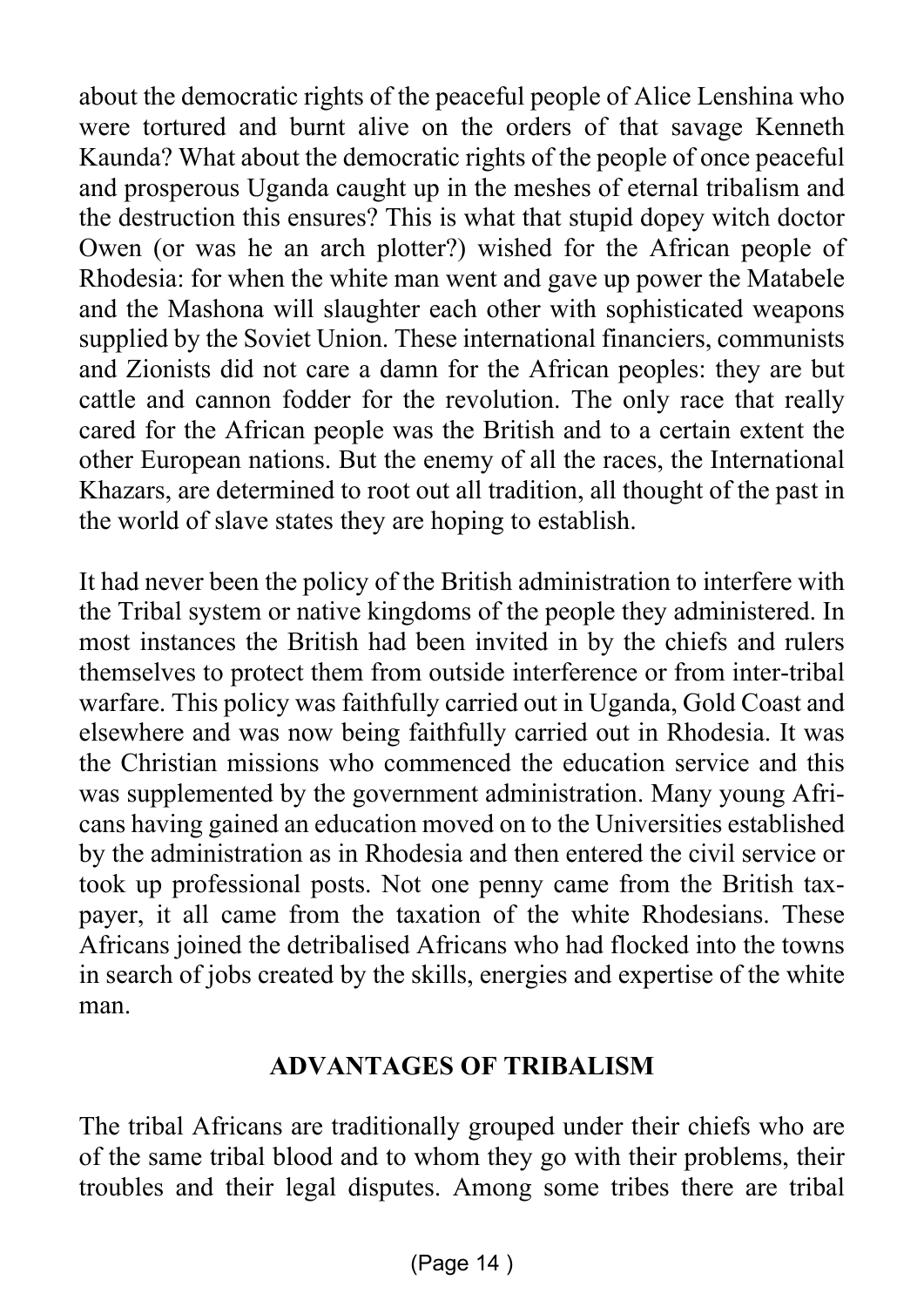elders who judge cases and these have been given further judicial training in legal proceedings by the government. New ideas were slowly being introduced through the schooling system without breaking down tribal loyalties and customs. Chiefs are selected from the ruling families on a tribal electoral college system. They are therefore the legitimate representatives of their people, since tribal chiefs are advised by the elders of their tribe. This system had been recognised by the government of Rhodesia and the tribal chiefs were paid a salary and took their places by right, on the Rhodesian senate.

#### **JEWISH-COMMUNIST SUBVERSION**

The educated blacks and those who dwell in the towns elect their representatives to the legislative assembly. However, the financial-Zionist-Communist International opposes everything British and which stands in their way to ultimate power and is determined to destroy it. Their plan is for a world of slave states subservient to their will. One man one vote in an illiterate electorate will not only undermine the authority of the chiefs but will open up untrained minds to the propaganda of trained agitators stirring up revolution. By lies and deceit the communist wing have trained Africans in the methods they have planned for the destruction of British forms of self government and expression of preferences and hope to take over complete financial control. The communist expendables in South East Asia were trained in the Sorbonne, Paris and in other communist places of faked learning (read "The Last Confucian" by Denis Warner, Penguin). Those for the British Commonwealth were trained at the London School of Economics and then sent on to the finishing school in Moscow. These characters were then sent back, against the wishes of colonial governments, to set up the revolution, the racial war of the destruction of the government in office by stirring up all the grievances they could think of and making up lies where necessary. They thought that they would achieve power themselves in the takeover, and so one had the situation as it is seen in Tanzania, and in South East Asia, where a once peaceful prosperous people are being slaughtered by the millions, and those left starving and indoctrinated are being forced to work like animals in the fields for the communist state.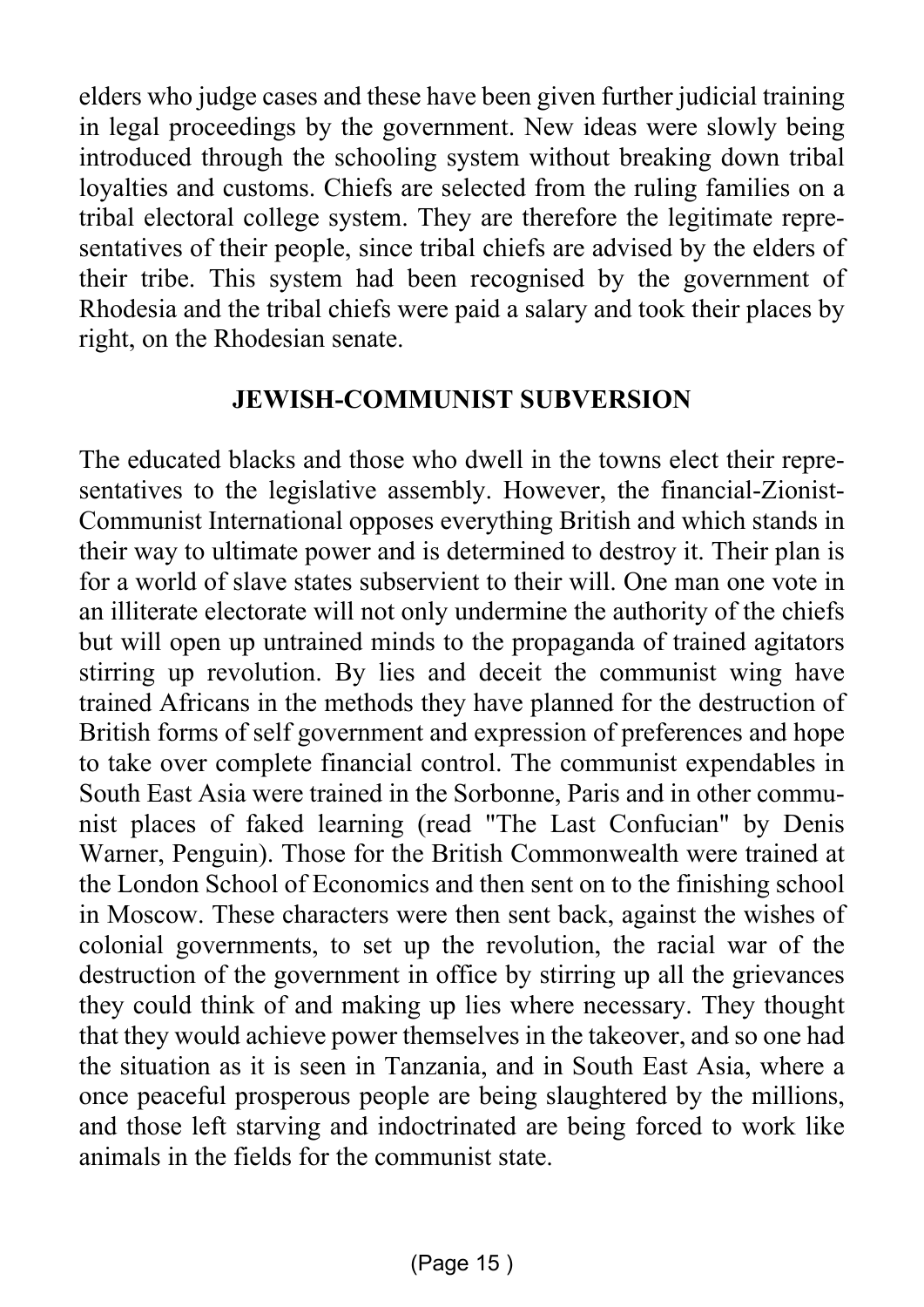#### **THUGS OF THE 'PATRIOTIC FRONT'**

The African thugs Mugabe and Nkomo were the useful tools of the world revolution. They were being used to destroy the well ordered government of Rhodesia. Just as the well ordered and prosperous lands of Portuguese Angola and Mozambique have been destroyed in order to install weak African governments which will be susceptible to the economic control of overseas financiers using funds sequestrated from the taxes of the British and the American working man. The minister for Overseas Development Judith Hart has already given away more than twenty million pounds to that dirty rapist and murderer Samora Machel.

This money could have been put to better use caring for the deprived in this country; but to Judith Hart, the world revolution came before the needs of the British people. Nor did she care about the agonies of the African people. The population has become a slave nation and will produce raw materials for their international masters. The African nationalist thought that he could take over the European run civil service and could demand the Africanisation of all the top posts in government, the economy, the social services and education.

The African chiefs, the educational elite and the vast majority of the African population were prepared to fight alongside the white man. The ordinary tribesman, the members of the army and the police force know the horror and carnage they can expect if the World Council of Churches' Warriors, the friends of witch doctor Owen and Judith Hart, were to take over. They well knew that they are dependent on the white man for their economic development and their survival. They saw the starvation and torture being carried out over the border in Mozambique under the butcher Samora Machel. They knew that Rhodesia supplies grain to Zambia and Malawi without which these countries would be reduced to starvation. To the World Council of Churches and the British Council of Churches I say "Woe unto ye scribes and Pharisees, HYPOCRITES, for ye preach to others 'love thy neighbour' while you supplied funds and succour to hate-crazed savages to torture, rape and murder Christians and Christian priests both black and white, who were horribly done to death."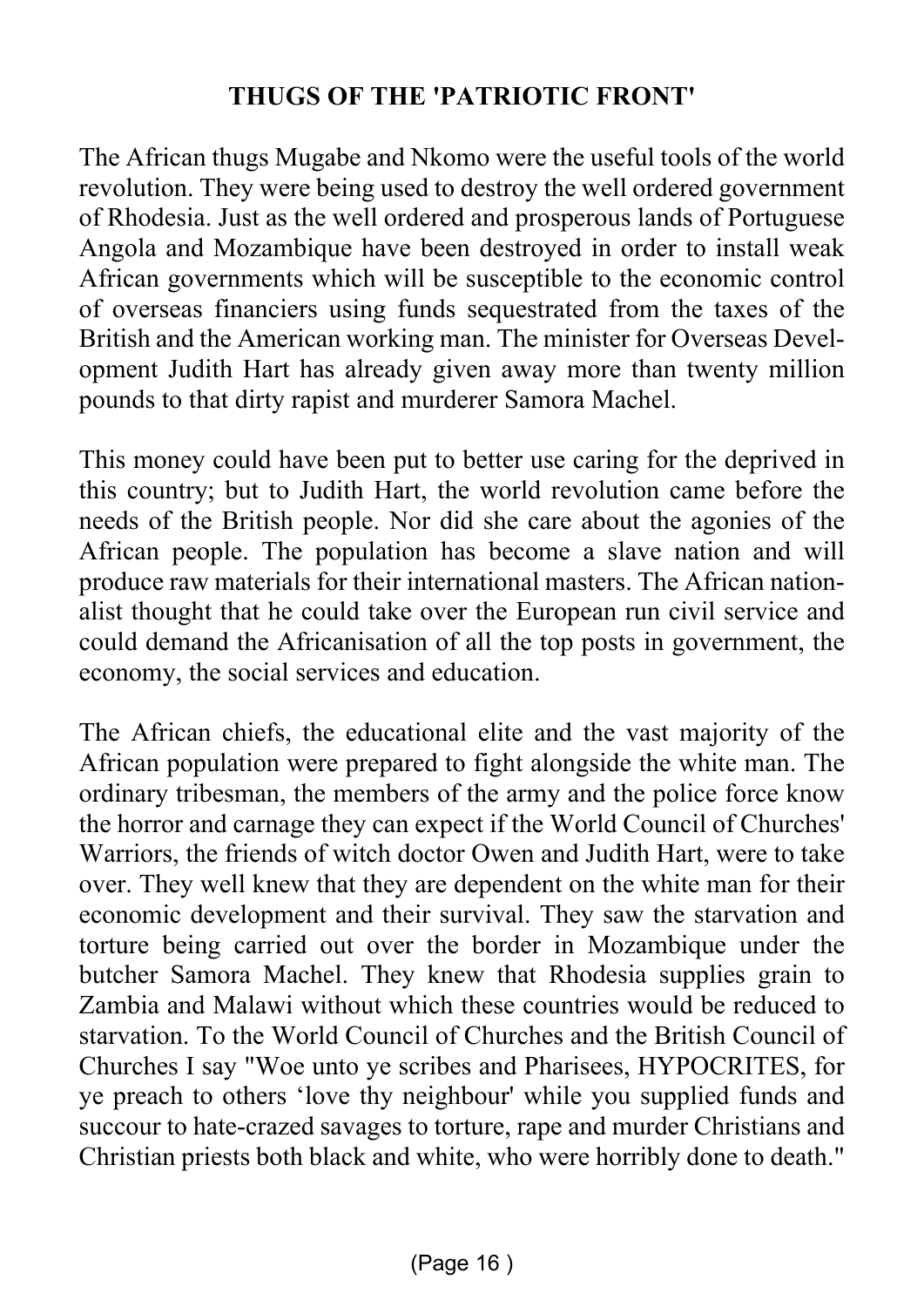The white settler put up a fierce fight for all that he had created out of nothing, and indeed for his own life and for that of his wife and children, and when worsted, which only happened due to the machinations of such creatures as witch doctor Owen and the dopey Wilson.

Then they moved on to South Africa. In South Africa they put up a fiercer resistance against their enemies and it was hoped that our own flesh and blood over there would be sufficiently awakened to come to their rescue. Unfortunately this did not occur. The forces of international finance, through its control of the media proved too strong.

Africa is an under-populated country with enormous resources and potential, which, if used by civilised man can bring prosperity to all people there. But the African has been sitting on this for thousands of years and without the white man prodding him will still continue to sit there under his tree with his pot of beer.

#### **IT MAY BE ASKED, WHO AM I TO HAVE WRITTEN THIS ARTICLE, AND WHAT DO I KNOW OF AFRICA?**

In the first place I was posted there by the British army.

After the war, because of my knowledge of the African and his language and my interest in his education, I was asked by British government officers to take up a post in the colonial service to assist in the education of African adults. I have had many African friends for whom I have great respect. I wonder how many are alive today-few I fear. I have no respect for African politicians (Dr. Hastings Banda excepted) for they are great blustering fools, full of their own importance and unaware of the fact that they are being used by the sinister international forces working behind a screen of deception.

I have seen the real and growing friendship between black and white, while acknowledging their racial differences and with no inclination to interbreed, turning to hatred and distrust due to the insane policies of the British liberals and left.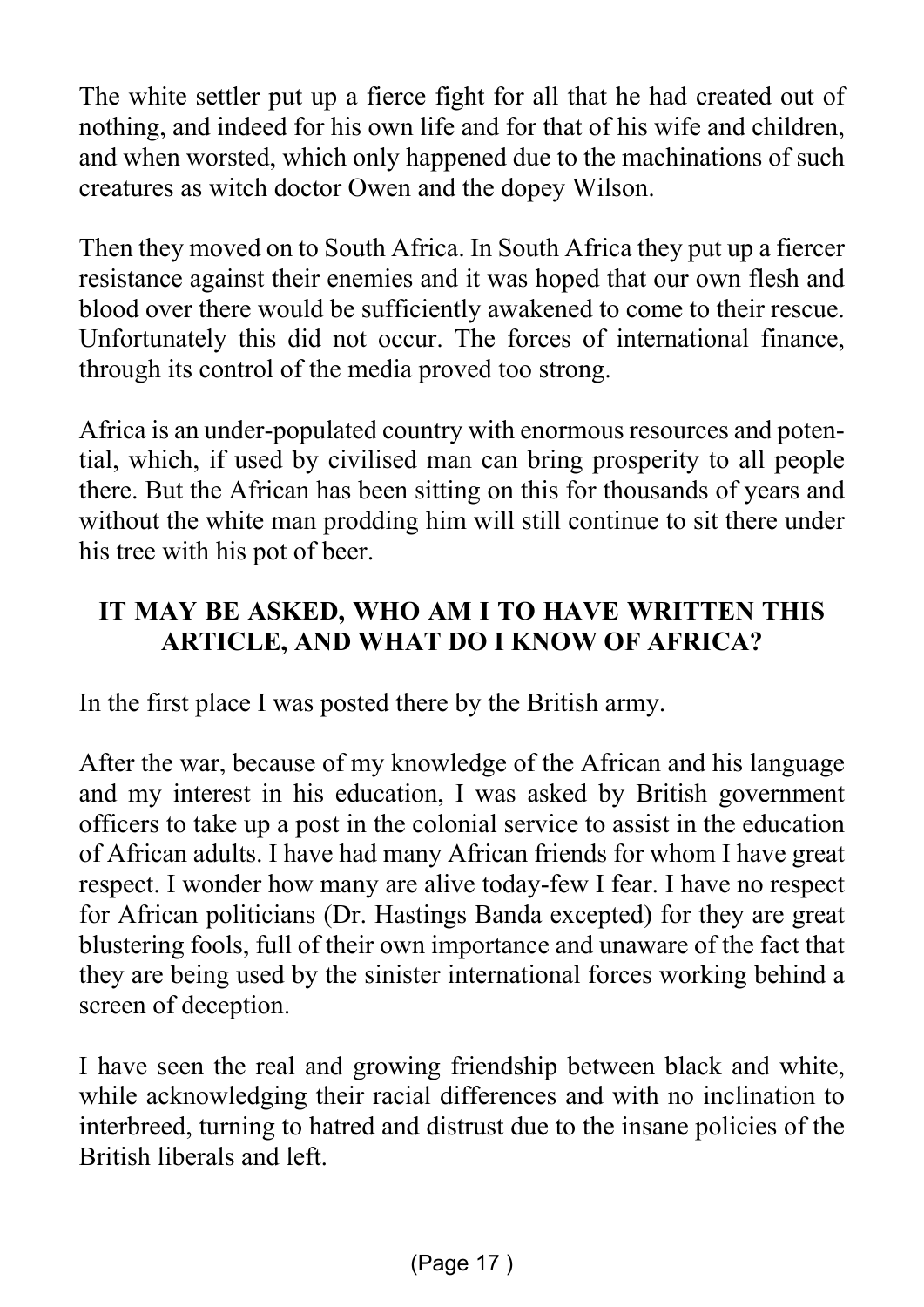The root of the problem lies in the apathy of the British people caused largely by their lack of knowledge. May this article in some small way correct this failing.



The above PowerPoint presentation is available at Pastor Eli's website:

### www.anglo-saxonisrael.com

Parts 1 - 6 plus a short introduction can now be viewed or downloaded the latest addition part 6 covers the German people in relation to the migrations of the Tribes of Israel.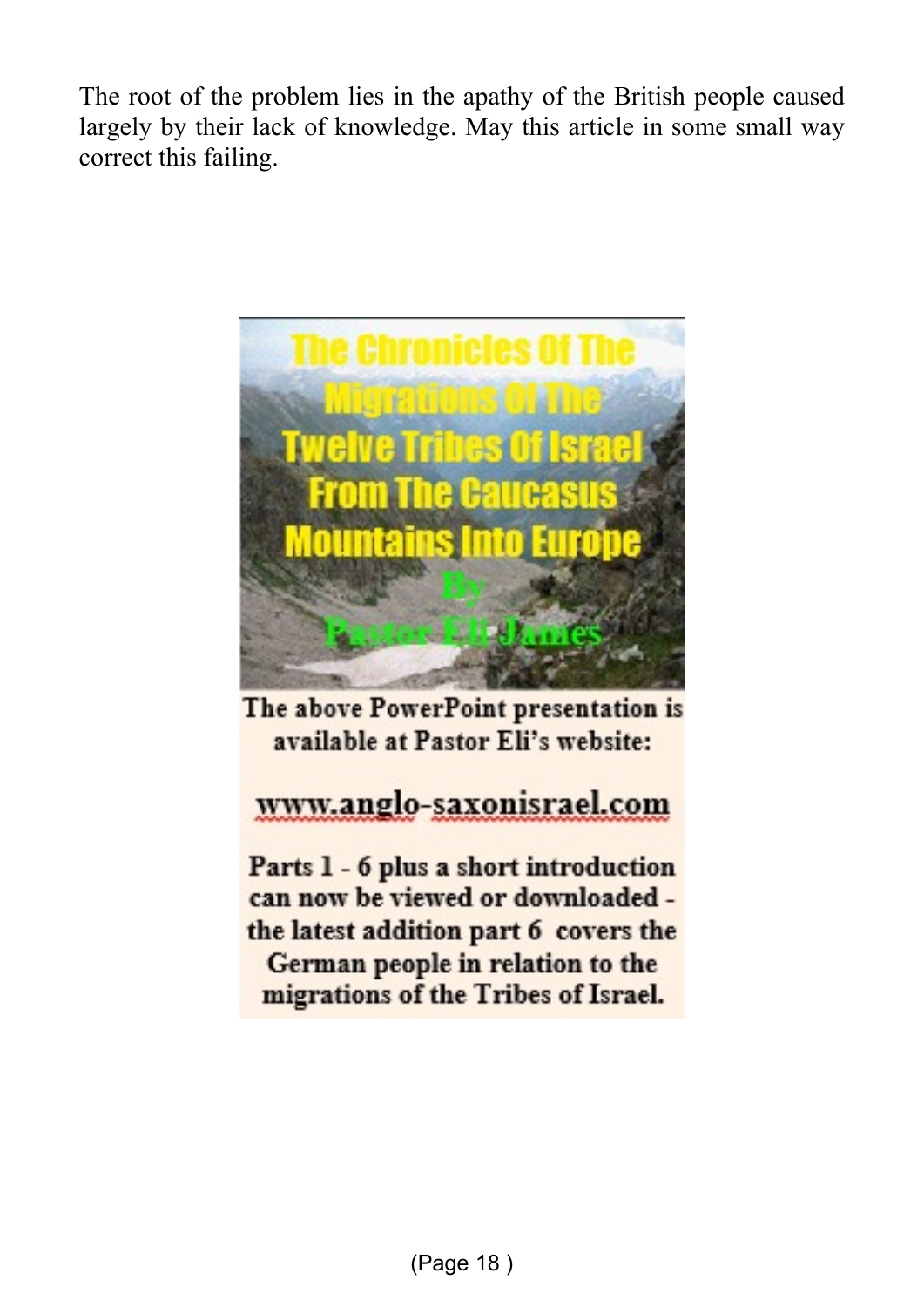## **About The Late Author**

Kenneth Roderick McKilliam was educated in Sydney, Australia and in 1934 went to the University of Queensland and two years later went to London University where he obtained an Honour's degree in Psychology and Sociology.

As a volunteer soldier from 1940 he saw service in the Somalia Military Administration and was later attached to the East Africa Command Headquarters. After the war he spent sixteen years in Africa as an Educational and Community Development Officer. He has always been interested in Church and Social work and has been a licensed Reader in the dioceses of



Mombasa, Namiremba, Upper Nile and now Canterbury. He has made study tours extensively in Asia, Africa and Australasia.